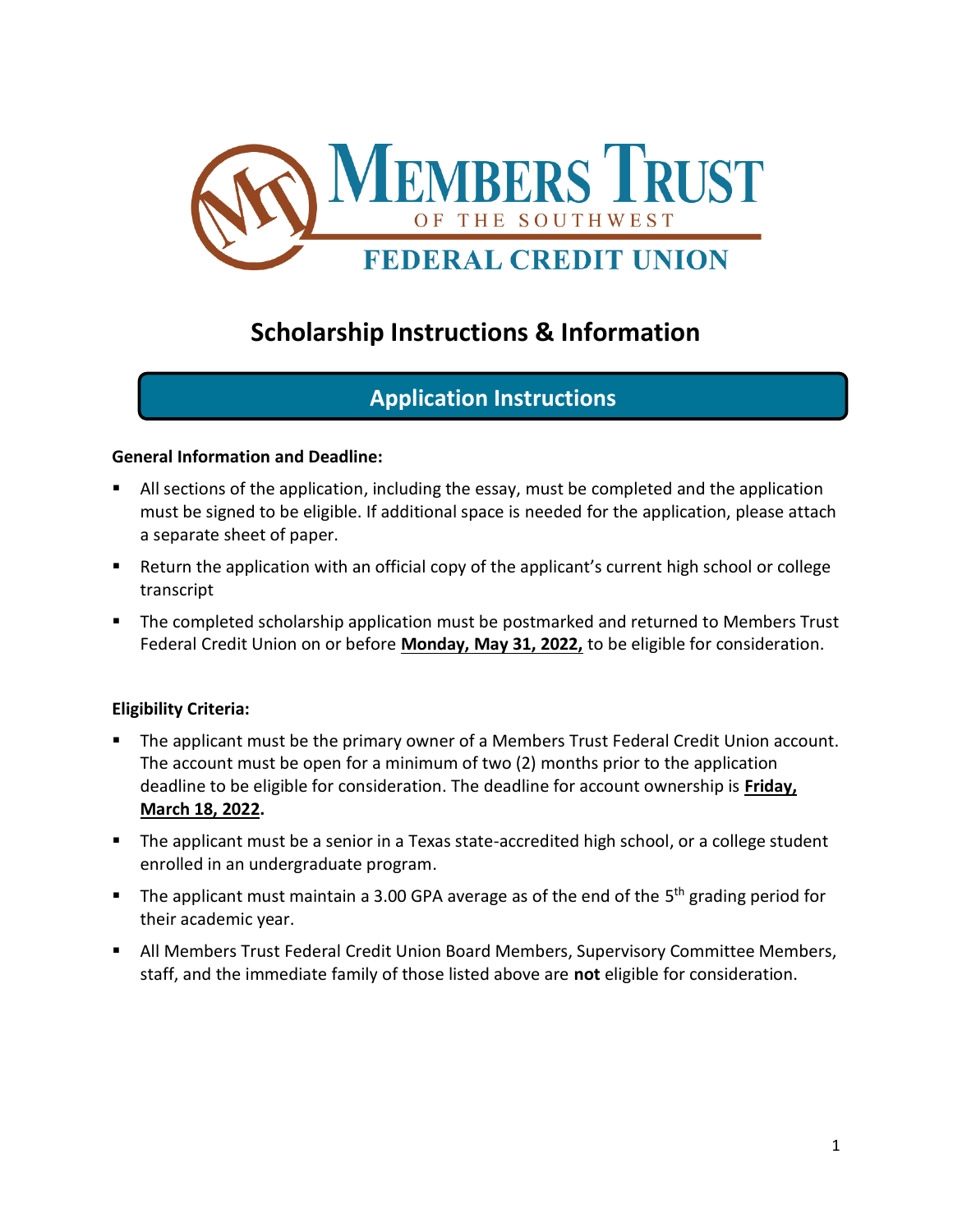#### **Amount & Terms of Award:**

- A total of 4 scholarships are available each year. Each scholarship award will consist of a grant in the amount of \$1,000, awarded one time only. Scholarships are not renewable.
- All funds disbursed will be made payable to the student's college or university of choice.

ANY APPLICATIONS RECEIVED AFTER **Monday, May 31, 2022**, THAT ARE NOT POSTMARKED ON OR BEFORE THAT DEADLINE, WILL NOT BE ELIGIBLE FOR CONSIDERATION.

#### **The Basis of Selection:**

The selection committee will score scholarship applications based on the six (6) weighted categories below. The amount listed next to each category determines the percentage of each category's value.

- Academic Performance 25%
- Volunteer & Community Involvement 20%
- High School/College Activities and Leadership 20%
- $\blacksquare$  Essay 15%
- Work Experience 10%
- Length of Membership at Members Trust Federal Credit Union 10%

#### **Other Information:**

The Members Trust Federal Credit Union Scholarship Selection Committee reserves the right to interview applicants in person or by telephone.

The selected applicant will be notified in writing by **Friday, July 1, 2022**. The family information provided will remain confidential.

In consideration of this scholarship, no applicant will be discriminated against based on sex, marital status, race, color, religion, national origin, or age. The winner will agree that Members Trust Federal Credit Union can use their photo for publicity purposes.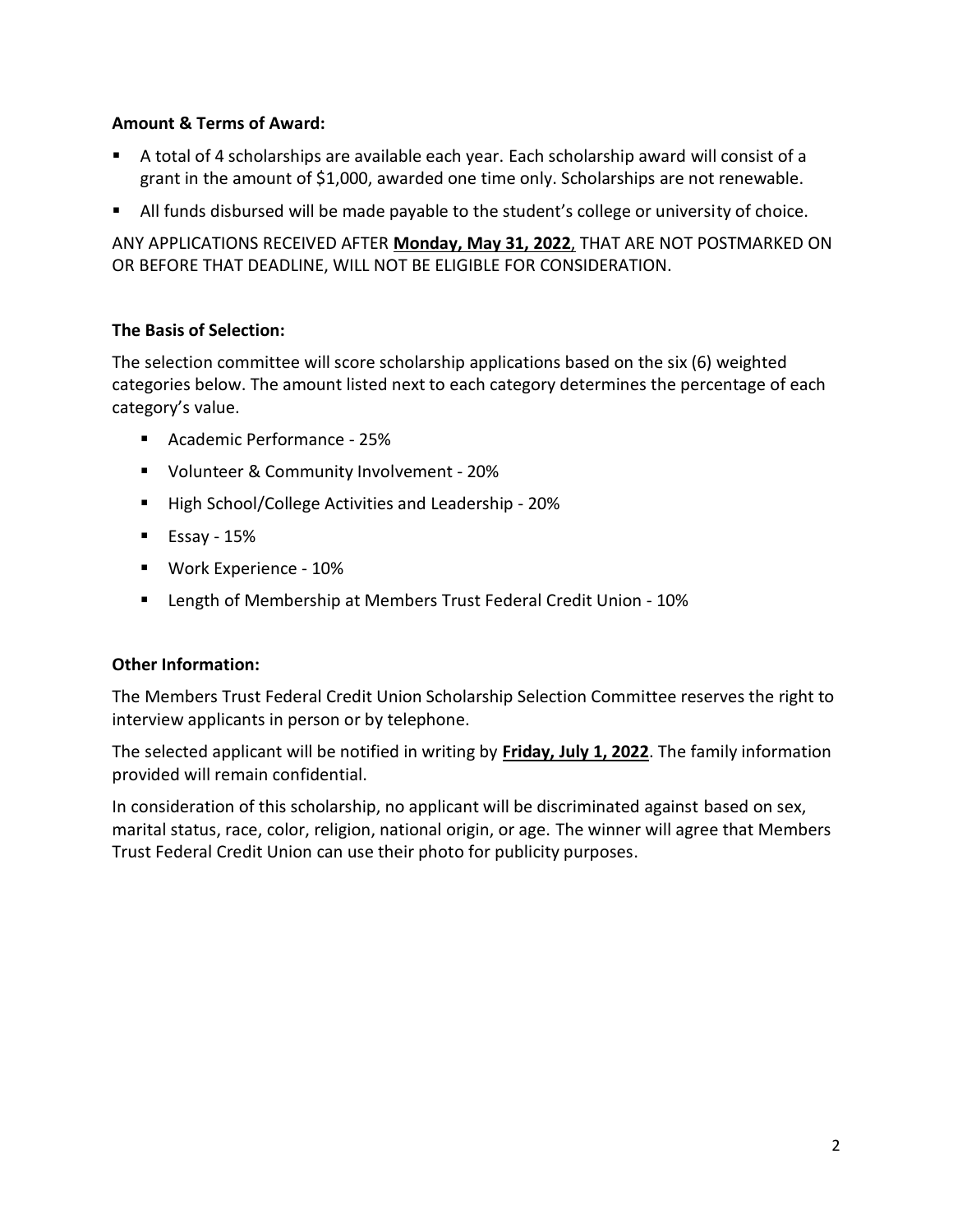# **Scholarship Application**

**Please print or type. Complete all fields.**

| <b>General Information</b> |  |  |  |
|----------------------------|--|--|--|
|                            |  |  |  |
|                            |  |  |  |
| City, State, Zip:          |  |  |  |
|                            |  |  |  |
|                            |  |  |  |

## **Student Information**

List the *high school and/or college activities***, affiliations**, years of service, the average number of hours per week, your title (if applicable) and if you held an office in this organization. Use a separate sheet as necessary.

| <b>School Activity &amp;</b><br><b>Affiliations</b> | Year(s) of<br><b>Service or</b><br><b>Participation</b> | <b>Number of</b><br><b>Hours per</b><br><b>Week</b> | <b>Title</b> | <b>Held an</b><br>Office?<br>$(Y \text{ or } N)$ |
|-----------------------------------------------------|---------------------------------------------------------|-----------------------------------------------------|--------------|--------------------------------------------------|
|                                                     |                                                         |                                                     |              |                                                  |
|                                                     |                                                         |                                                     |              |                                                  |
|                                                     |                                                         |                                                     |              |                                                  |
|                                                     |                                                         |                                                     |              |                                                  |
|                                                     |                                                         |                                                     |              |                                                  |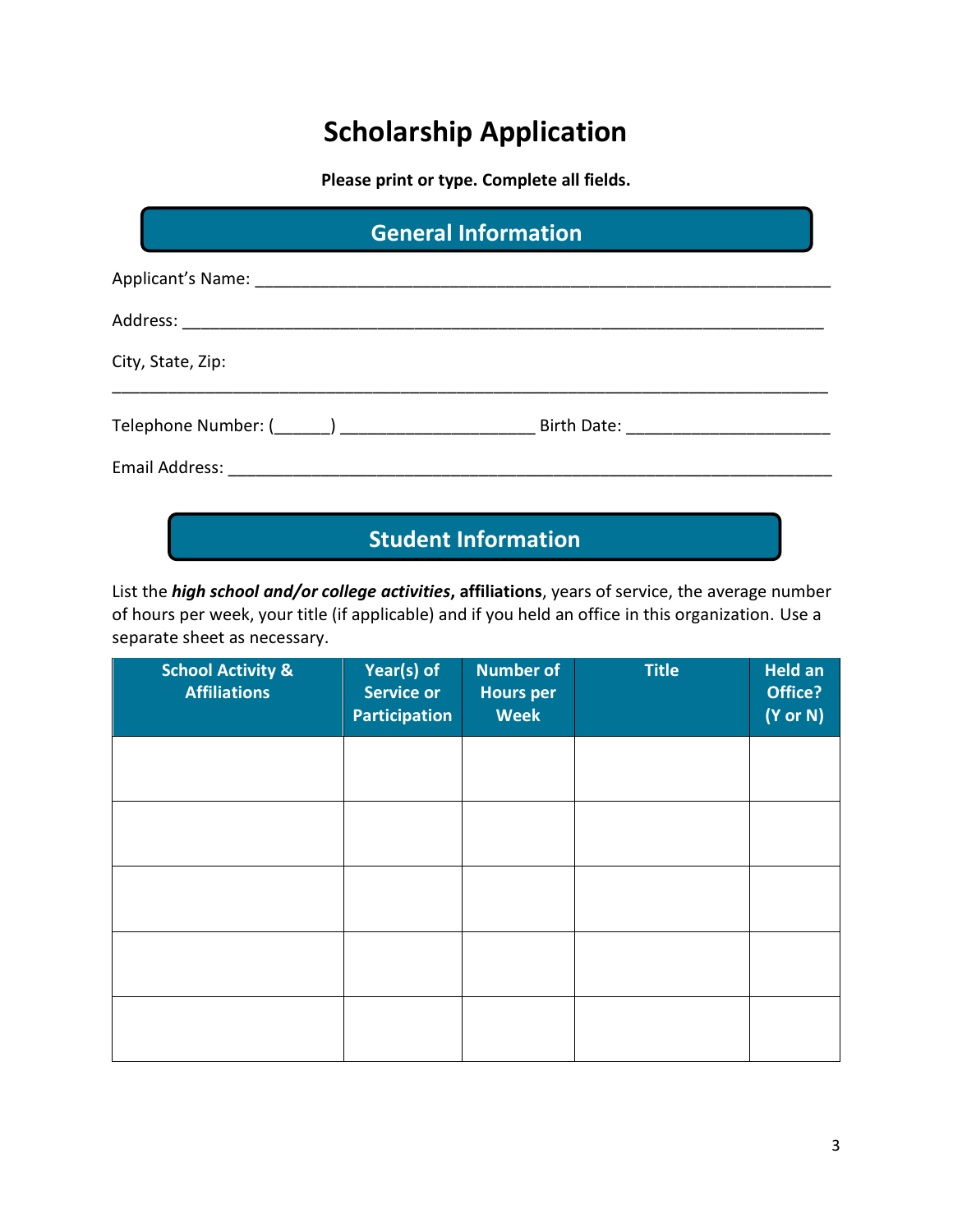List the *community activities* in which you have participated, the years of service, the average number of hours per week, and your role in each. Use your separate sheet if necessary.

| <b>Community Activities</b> | Year(s) of<br><b>Service or</b><br><b>Participation</b> | <b>Number of</b><br><b>Hours per</b><br><b>Week</b> | <b>Title</b> | <b>Held an</b><br>Office?<br>$(Y \text{ or } N)$ |
|-----------------------------|---------------------------------------------------------|-----------------------------------------------------|--------------|--------------------------------------------------|
|                             |                                                         |                                                     |              |                                                  |
|                             |                                                         |                                                     |              |                                                  |
|                             |                                                         |                                                     |              |                                                  |
|                             |                                                         |                                                     |              |                                                  |
|                             |                                                         |                                                     |              |                                                  |

#### **Employment**

List all jobs you've held, dates of employment, the average number of hours per week and your title. Use your separate sheet if necessary.

| <b>Employer</b> | <b>Dates of</b><br><b>Employment</b> | <b>Number of</b><br><b>Hours per</b><br><b>Week</b> | <b>Title</b> |
|-----------------|--------------------------------------|-----------------------------------------------------|--------------|
|                 |                                      |                                                     |              |
|                 |                                      |                                                     |              |
|                 |                                      |                                                     |              |
|                 |                                      |                                                     |              |
|                 |                                      |                                                     |              |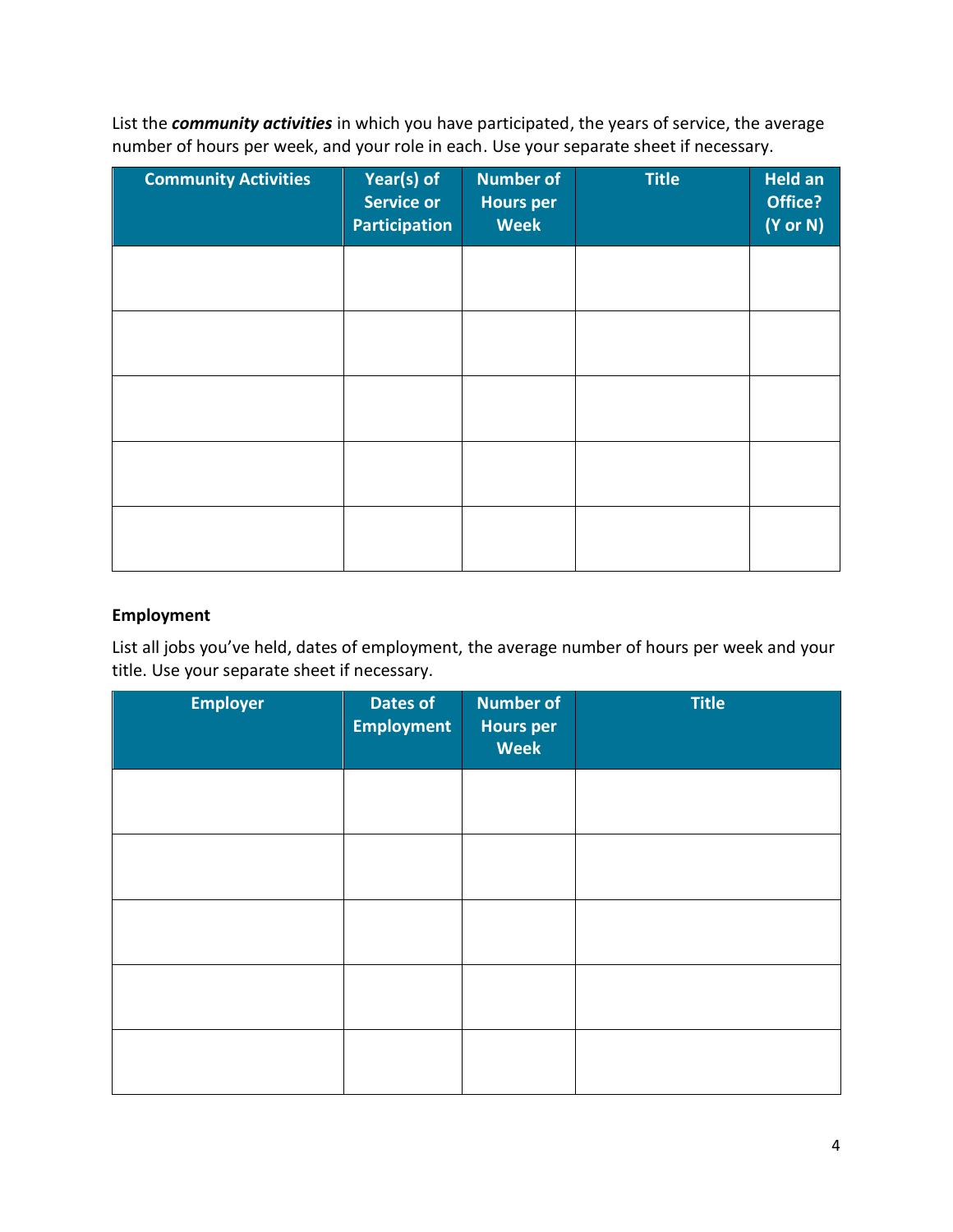Where do you currently attend school?

| What colleges/universities have you applied to?          |             |
|----------------------------------------------------------|-------------|
| College/University                                       | City, State |
|                                                          |             |
|                                                          |             |
|                                                          |             |
|                                                          |             |
|                                                          |             |
| Where do you plan to attend school next year?            |             |
|                                                          |             |
| Why did you choose this school?                          |             |
|                                                          |             |
|                                                          |             |
| What do you plan to study?                               |             |
|                                                          |             |
| Minor (if applicable)?                                   |             |
|                                                          |             |
| Are you receiving any other scholarships to date?<br>Yes | No          |